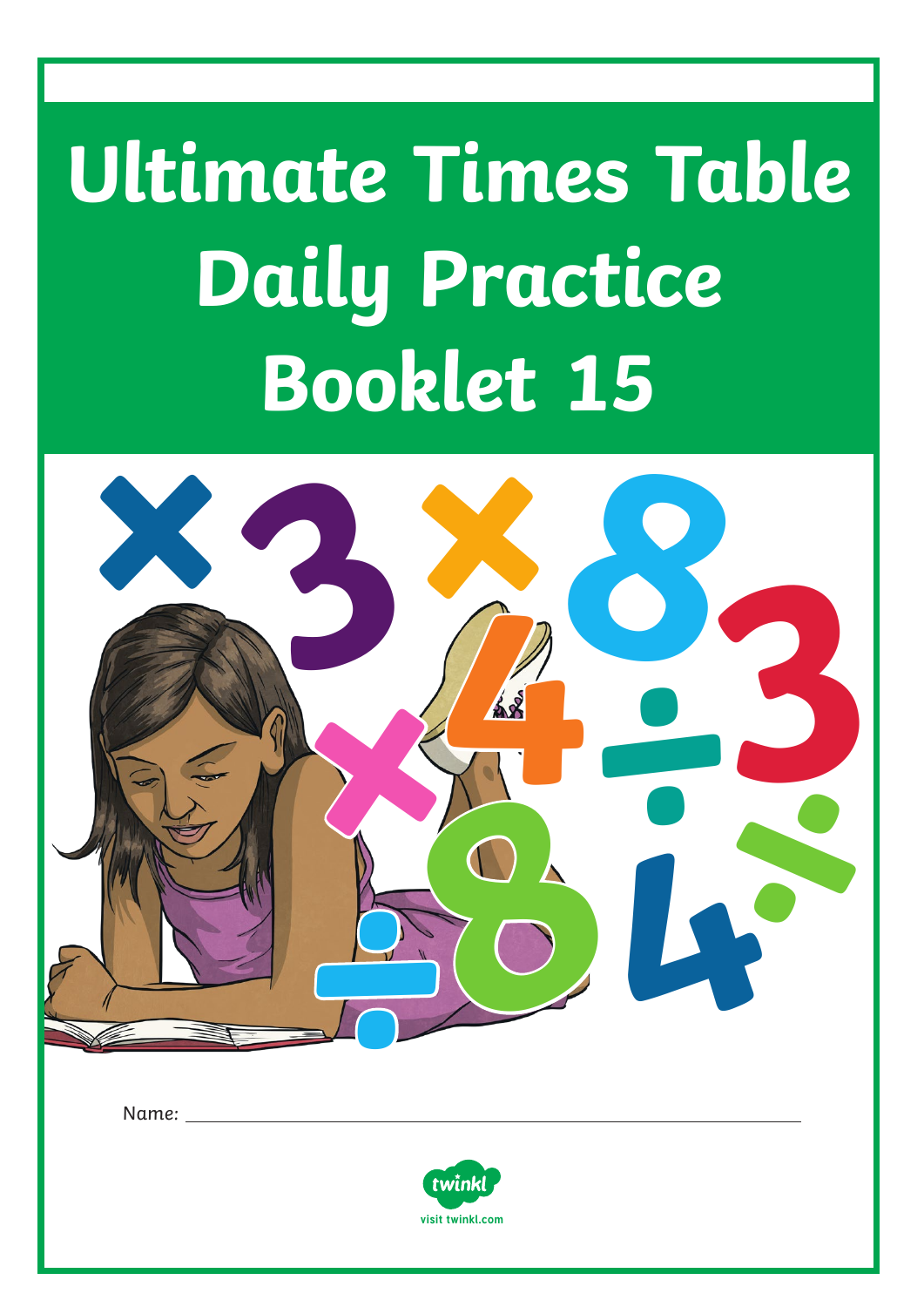## **Day 1 Challenge**

| $1 \times 3 =$  | $10 × 4 =$     | $4 \times 8 =$  |
|-----------------|----------------|-----------------|
| $5 \times 4 =$  | $2 \times 3 =$ | $11 \times 4 =$ |
| $12 \times 4 =$ | $6 × 8 =$      | $3 \times 3 =$  |
| $4 × 3 =$       | $1 \times 4 =$ | $7 × 8 =$       |
| $27 ÷ 3 =$      | $24 \div 4 =$  | $72 \div 8 =$   |
| $9 ÷ 3 =$       | $16 \div 4 =$  | $64 ÷ 8 =$      |
| $18 \div 3 =$   | $12 \div 4 =$  | $16 \div 8 =$   |
| $12 \div 3 =$   | $48 \div 4 =$  | $88 \div 8 =$   |

| <b>My score:</b> | $\overline{24}$ |
|------------------|-----------------|
|                  |                 |



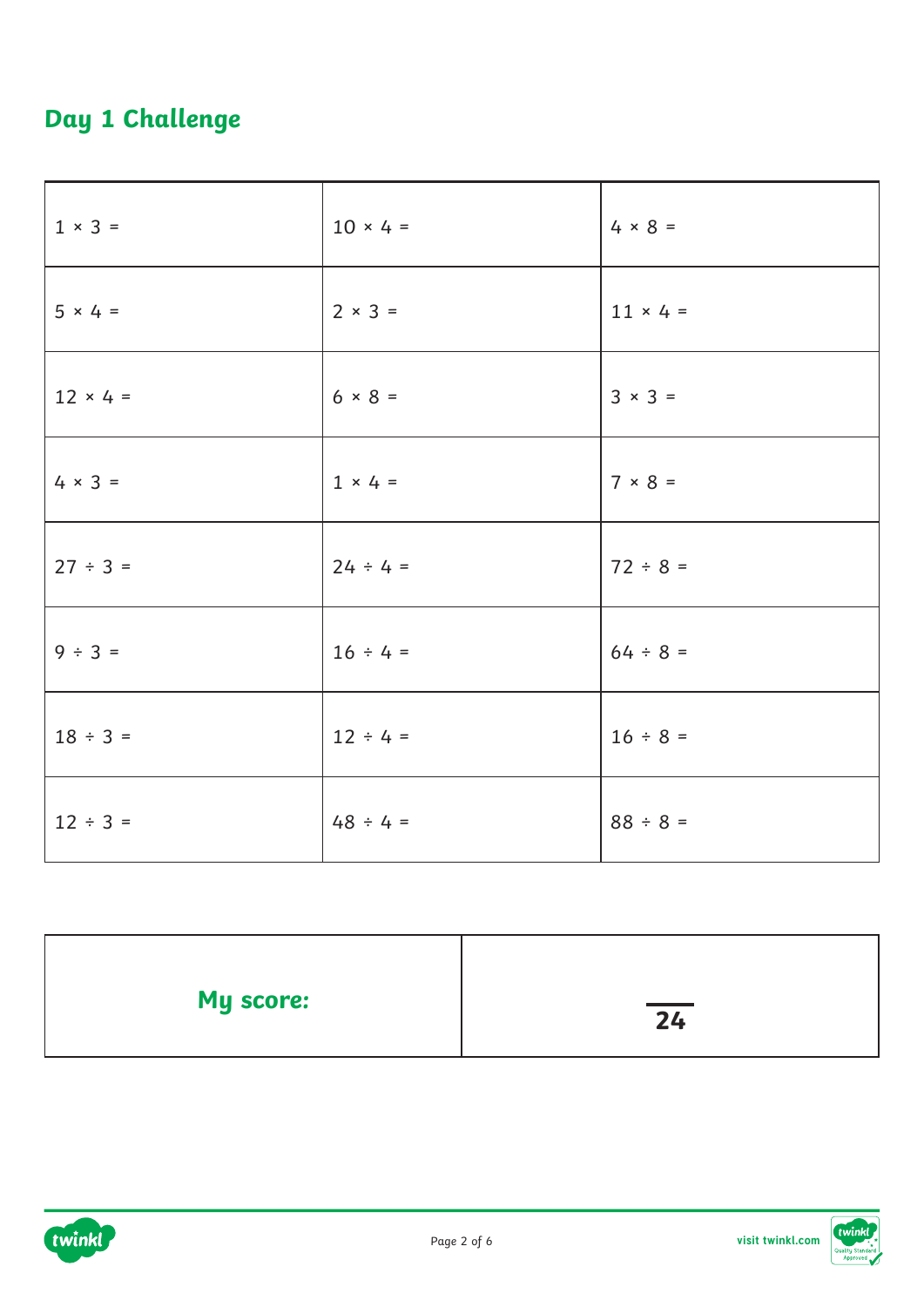## **Day 2 Challenge**

| $4 \times 3 =$ | $1 \times 4 =$ | $7 \times 8 =$ |
|----------------|----------------|----------------|
| $2 × 4 =$      | $5 \times 3 =$ | $6 × 3 =$      |
| $8 \times 8 =$ | $3 × 4 =$      | $9 \times 8 =$ |
| $7 \times 3 =$ | $4 \times 4 =$ | $1 \times 8 =$ |
| $12 \div 3 =$  | $48 \div 4 =$  | $88 ÷ 8 =$     |
| $6 ÷ 3 =$      | $32 \div 4 =$  | $56 ÷ 8 =$     |
| $15 \div 3 =$  | $40 \div 4 =$  | $24 ÷ 8 =$     |
| $33 ÷ 3 =$     | $20 \div 4 =$  | $96 ÷ 8 =$     |

| <b>My score:</b> | $\overline{24}$ |
|------------------|-----------------|
|                  |                 |



**visit twinkl.com**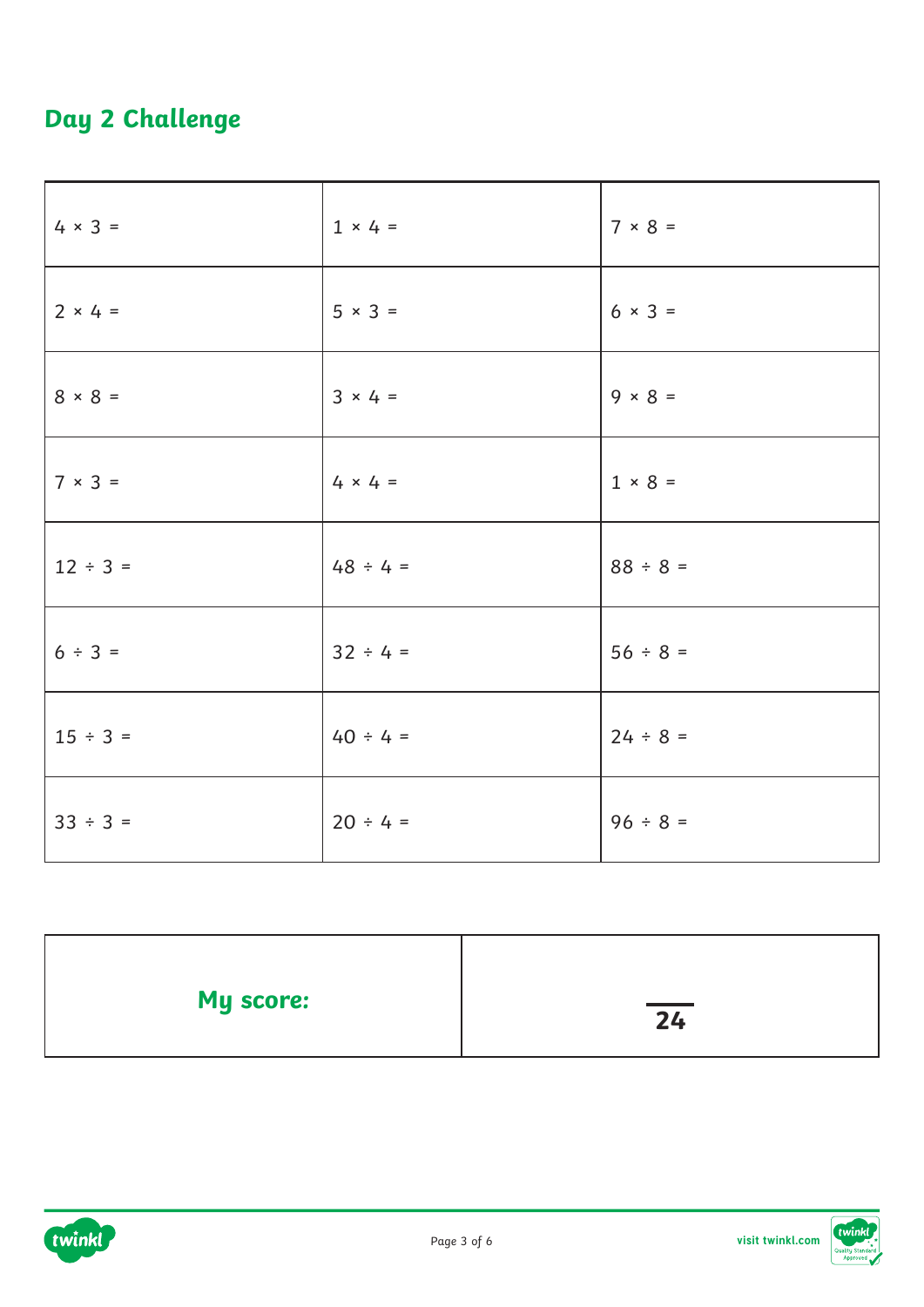## **Day 3 Challenge**

| $7 × 3 =$      | $4 \times 4 =$ | $1 \times 8 =$ |
|----------------|----------------|----------------|
| $2 \times 8 =$ | $8 \times 3 =$ | $5 \times 4 =$ |
| $6 × 4 =$      | $3 × 8 =$      | $9 \times 3 =$ |
| $10 × 3 =$     | $7 × 4 =$      | $10 × 8 =$     |
| $33 ÷ 3 =$     | $20 \div 4 =$  | $96 \div 8 =$  |
| $3 ÷ 3 =$      | $4 \div 4 =$   | $8 ÷ 8 =$      |
| $30 \div 3 =$  | $28 \div 4 =$  | $32 \div 8 =$  |
| $21 \div 3 =$  | $8 \div 4 =$   | $40 \div 8 =$  |

| My score: | $\overline{24}$ |
|-----------|-----------------|
|           |                 |



**visit twinkl.com**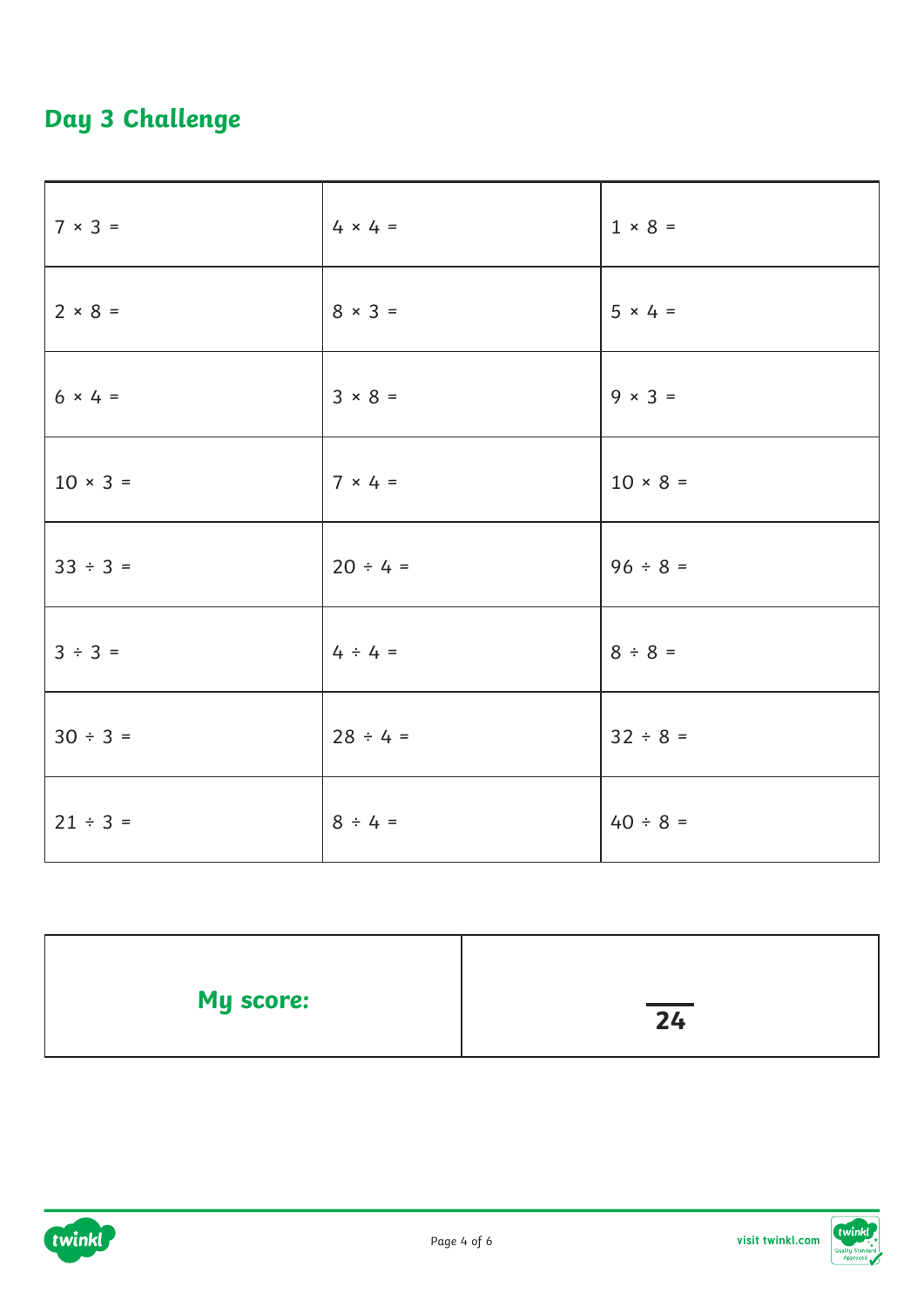### **Day 4 Challenge**

| $10 \times 3 =$ | $7 × 4 =$       | $10 × 8 =$      |
|-----------------|-----------------|-----------------|
| $11 \times 8$   | $11 \times 3 =$ | $8 \times 4 =$  |
| $9 \times 4 =$  | $12 \times 8 =$ | $12 \times 3 =$ |
| $1 \times 3 =$  | $10 × 4 =$      | $4 \times 8 =$  |
| $21 \div 3 =$   | $8 \div 4 =$    | $40 \div 8 =$   |
| $24 \div 3 =$   | $44 \div 4 =$   | $80 \div 8 =$   |
| $36 ÷ 3 =$      | $36 ÷ 4 =$      | $48 \div 8 =$   |
| $27 ÷ 3 =$      | $24 ÷ 4 =$      | $72 \div 8 =$   |

| <b>My score:</b> | $\overline{24}$ |
|------------------|-----------------|
|                  |                 |